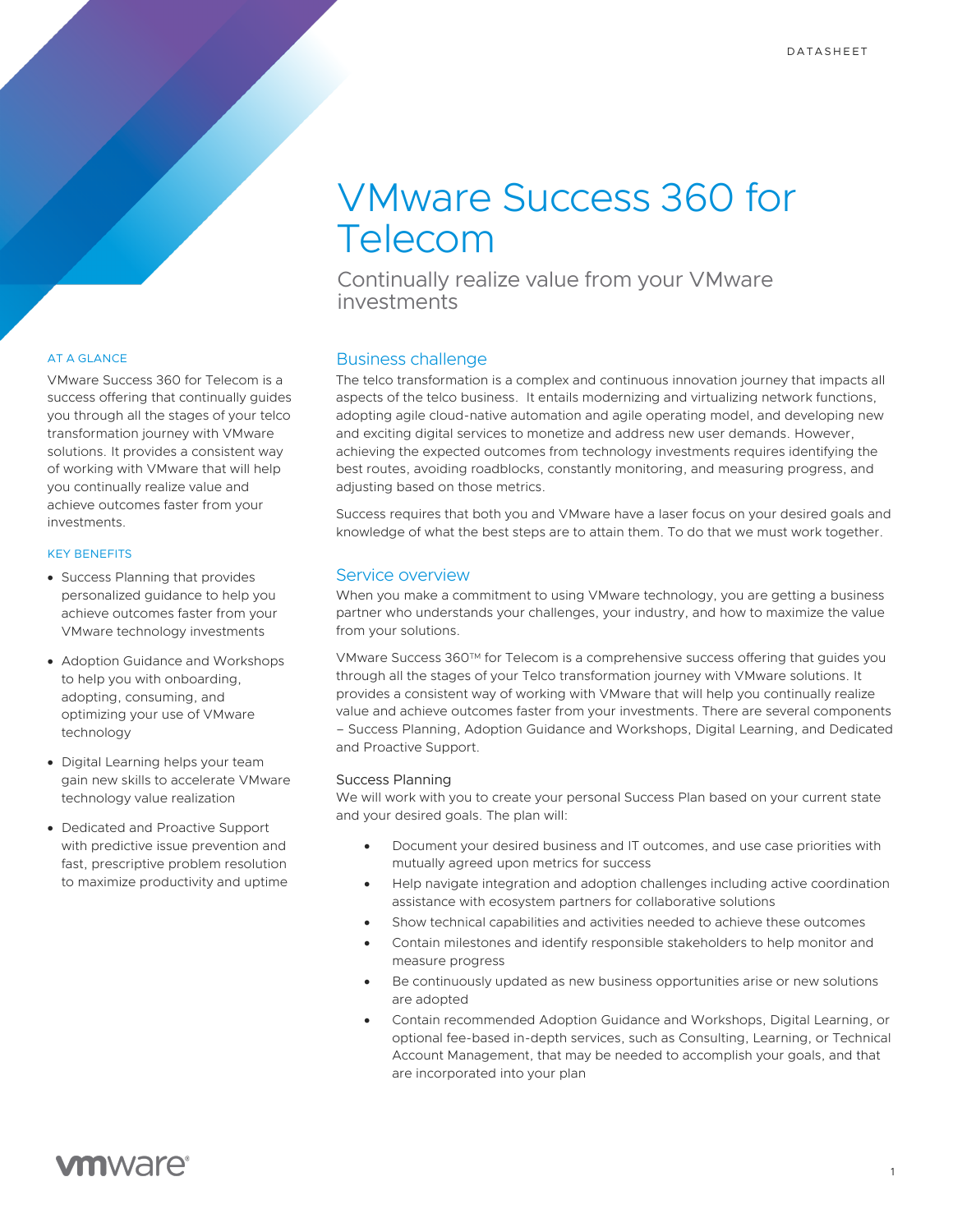#### VMWARE SUCCESS 360 FOR TELECOM

- Guaranteed support response times for your NFV, TCI and TCP environments
- Service Restoration Service Level Agreements (SLAs) for your NFV, TCI (vCloud and VIO-based), and TCP environments-a unique offering for telco customers
- IT (non-telco) environments receive target response times; there are no guaranteed response times or restoration times for IT environments
- Priority access to the Senior Technical Support Engineers (TSEs) with specific Telco Solution knowledge
- The designated Support account services contact acts as the single point of contact for your NFV, TCI, TCP, TCP-RAN, and IT (non-NFV, non-TCI, non-TCP, and non-TCP-RAN) environments
- Facilitated onsite or remote engagements
- Regular Supportability Assessments on deployed NFV and Telco Cloud environments
- Collaborative engagement model where VMware works with your virtual network function vendors to ensure solutions are found for multivendor issues

A Health Scorecard will provide you with a dynamic view of your overall health using critical metrics. We will track business value, performance value and experience value to help us ensure you are realizing value, and that our products are performing as you expect. Business value metrics track the economic value you are receiving from VMware solutions including outcomes, cost savings, and adoption status. Experience value metrics help us determine if your experience with VMware is positive and relevant, measuring KPIs such as NPS, CSAT, number of support requests received/escalated and time to close them. Performance value measures how well our solutions are performing for you and tracks data such as product problem reports, feature requests and periods of uninterrupted usage. We will share progress and stay aligned through regular Executive Business Reviews to ensure stakeholders are completely aligned and in sync at all times.

### Adoption Guidance and Workshops

We identified common customer challenges around key areas such as getting started, onboarding, or adoption and organized our assistance into Adoption Guidance and Design Workshops for your IT environments (non-telco) based on the outcomes you are pursuing. Adoption Guidance is provided through self-service assistance that helps you adopt a feature or build a basic capability. This includes on-demand "how-to" or "use case" webinars to help you implement new features. Workshops offer personalized assistance with our expert engineers who will guide you through a new feature, capability, or configuration in your system.

### Digital Learning

We believe that access to world class knowledge, when and where you want it, is critical to your long-term success. We help your team gain new skills to accelerate VMware technology value realization with VMware's Learning Premium Subscription. It provides you with 24x7 access to intermediate-level courses, demos, simulated labs and exam preparation videos for an unlimited number of users.

### Dedicated and Proactive Support

VMware Success 360 for Telecom's Dedicated and Proactive Support will help you speed issue resolution, minimize downtime, coordinate root cause analysis, and prevent recurring incidents. It provides:

- AI/ML enabled capabilities via VMware Skyline Advisor for your IT environments to assist with proactive, predictive issue identification for problem prevention
- Direct routing to senior-level Technical Support Engineers
- Comprehensive cross-product, 24x7 global access with unlimited requests
- Support activity reporting and critical situation management
- A personalized, tailored digital experience that includes executive dashboards
- *Expedited response times* and *SDK/API Guidance*

VMware Success 360 for Telecom uses a solution-focused approach to support VMware products and solutions across your business- critical network functions virtualization (NFV) platforms Telco Cloud Infrastructure (TCI) and Telco Cloud Platform (TCP) and Telco Cloud Platform-RAN. As NFV environments are modernized for 5G networks, to deploy and run cloud-native and virtual network functions, VMware Success 360 for Telecom is delivered by teams of experienced and solution-focused support personal with knowledge across all generations of cellular and fixed-line technologies. The VMware Support team will engage your operations team to lay out and plan a proactive approach to support your environments. This engagement service identifies and resolves risks before they turn into issues to protect your business and customers. VMware Success 360 for Telco focuses on three key areas:

# **vm**ware<sup>®</sup>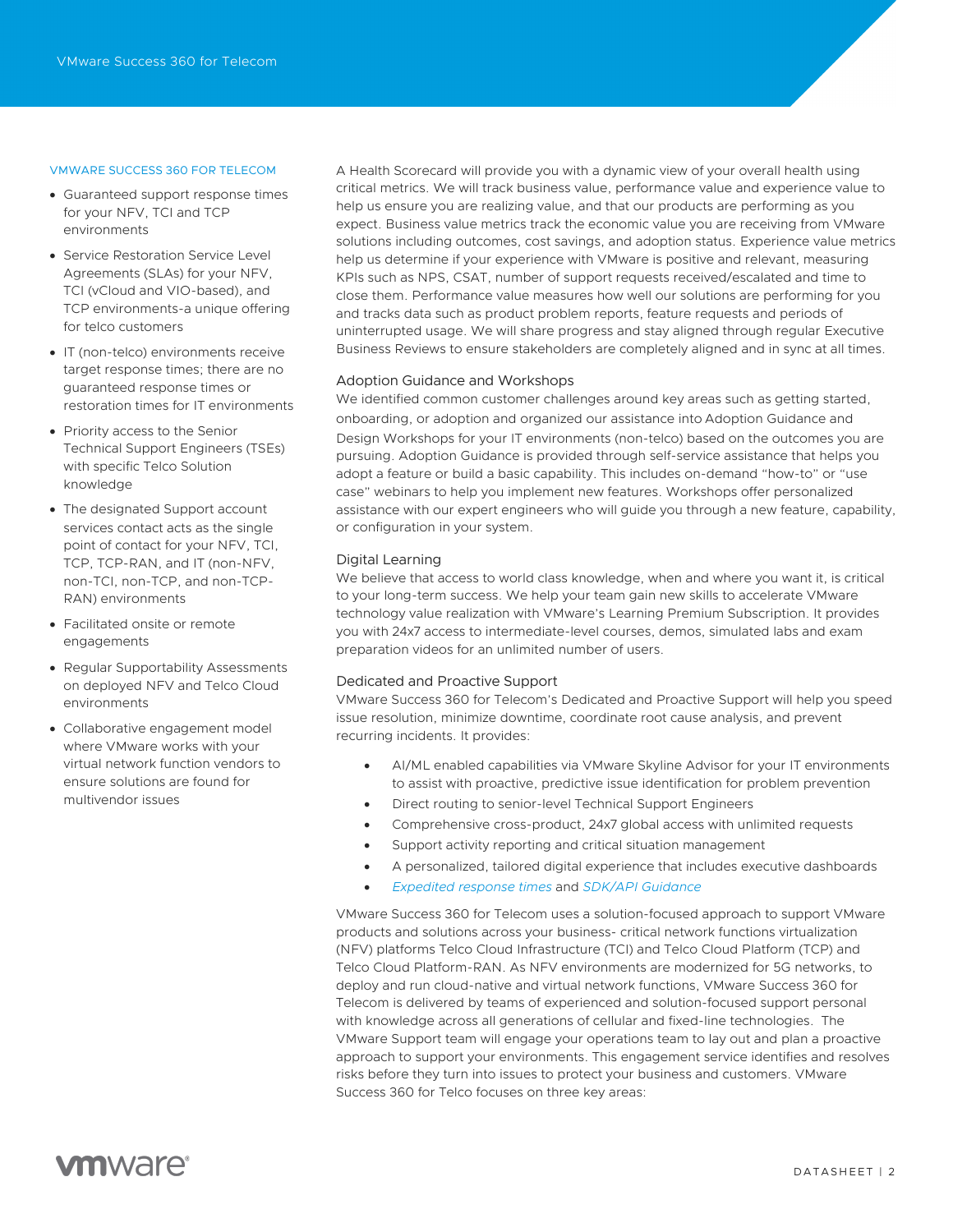### VMWARE SUCCESS 360 FOR TELCO

- VMware Production Support is a prerequisite.
- Compliance with the appropriate NFV or TCI or TCP or TCP-RAN Reference Architecture – a Supportability Assessment will be performed by the VMware Success 360 Support for Telco team. Compliance with the appropriate Reference Architecture is a requirement for penalty-backed Service Restoration SLAs.
- You must have an industry-standard deployment process (ITIL or the equivalent) in place that includes a structured project management approach. This process covers items such as high-level design, low-level design, testing in a pre-production environment acceptance test plans and stability periods for new NFV platforms.
- You must have an industry-standard change management process in place for existing platforms.

٦

- Assess and plan VMware performs a comprehensive review of your environments and solutions, to determine supportability. We work with your team to assess your deployment and downstream deliverables to your internal customers. Then, we develop a plan that fits your specific requirements.
- Proactively prevent With the plan in place, we work with your team to introduce tools, knowledge, and processes to help prevent risks from turning into issues, focusing on improving operational health, stability and performance across people, process and technology.
- Restore and resolve If something unforeseen happens or a risk turns into reality, the VMware team will get your system and services back online as soon as possible.

|  | Self Help Access: KB articles, Product<br>Documentation & Communities | Yes                           |
|--|-----------------------------------------------------------------------|-------------------------------|
|  | Online Access to Product Updates and Upgrades                         | Yes                           |
|  | Length of Contract Engagement                                         | One Year or Multi-Year        |
|  | <b>Products Supported</b>                                             | VMware Reference Architecture |

| SUPPORT<br>REACTIVE | Number of Support Requests                    | Unlimited                                    |
|---------------------|-----------------------------------------------|----------------------------------------------|
|                     | Number of Support Administrators (individual) | Unlimited                                    |
|                     | Root Cause Analysis                           | Yes, for Severity 1 & 2                      |
|                     | Senior-Level Support Engineers                | Yes                                          |
|                     | Onsite or Remote Engagements                  | Selected Products                            |
|                     | <b>SDK</b>                                    | <b>VMware SDK and API Support</b><br>Program |
|                     | <b>Restoration Service Level Agreements</b>   | Yes                                          |

| <b>FEATURE</b>            | VMWARE SUCCESS 360 FOR TELECOM FOR NFV<br><b>ENVIRONMENTS</b>                                                                                                                                                                                                            |
|---------------------------|--------------------------------------------------------------------------------------------------------------------------------------------------------------------------------------------------------------------------------------------------------------------------|
| Products Supported        | VMware vCloud™ NFV™ (VMware vSphere™, VMware vCloud<br>Director™ for Service Providers, VMware vSAN™, VMware<br>NSX™, VMware Site Recovery Manager™, VMware vRealize™<br>Operations™, vRealize Log Insight™, vSphere Replication™,<br>VMware vRealize™ Network Insight™) |
| Guaranteed Response Times | Critical (Severity 1) - 30 minutes; 24x7<br>Major<br>(Severity 2) – 1 hour; 24x7<br>Minor (Severity 3) – 4 business hours; $10x5$ (M-F)<br>Cosmetic (Severity 4) - 8 business hours; 10x5 (M-F)<br>Proactive (Severity 5) – 3 business days                              |
| Restoration Times         | Critical (Severity 1) – 4 hours<br>Major (Severity 2) - 24 hours<br>Minor (Severity 3) – 1 week<br>Cosmetic (Severity 4) – Not applicable                                                                                                                                |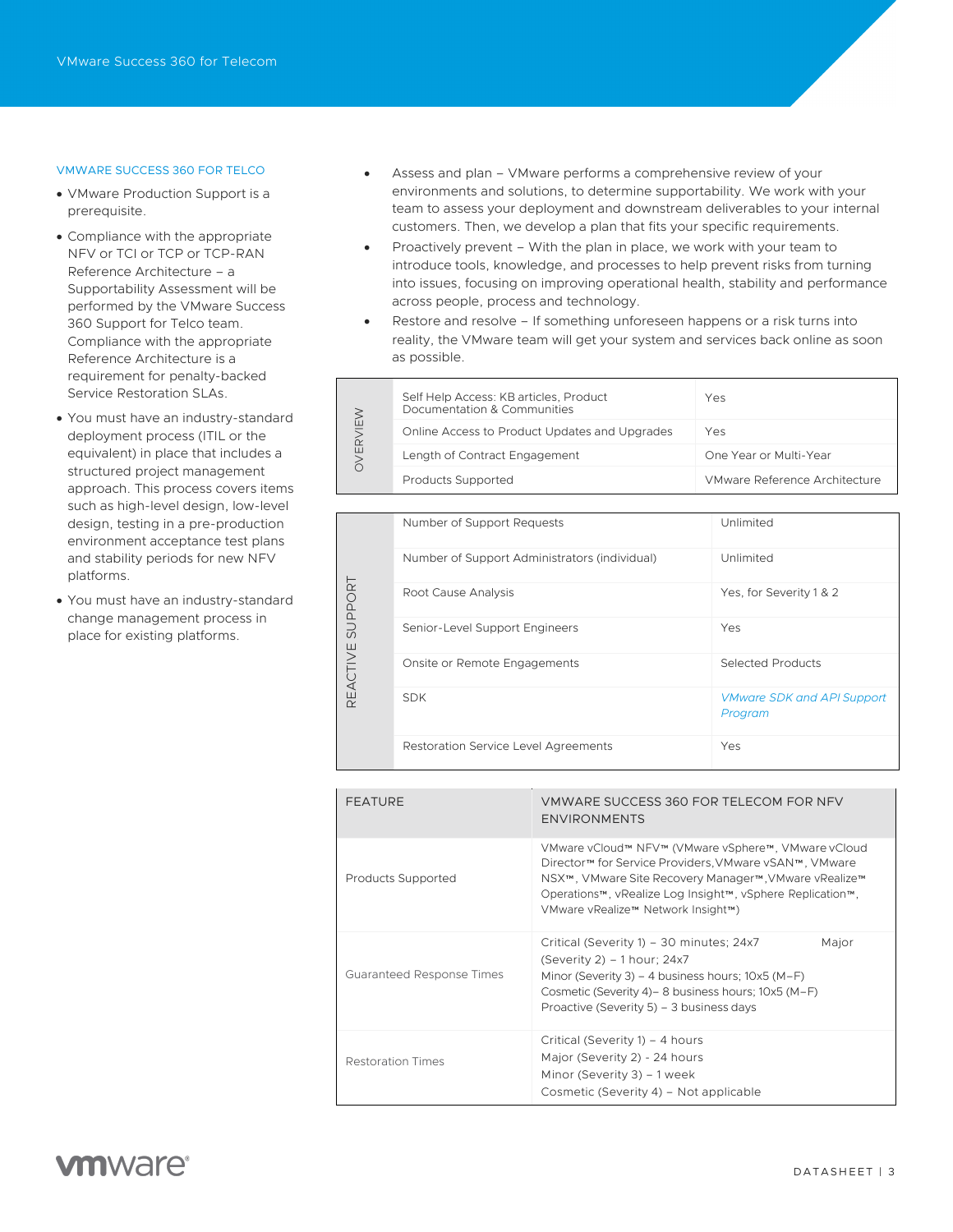| <b>FEATURE</b>                   | VMWARE SUCCESS 360 FOR TELECOM FOR TCI<br><b>ENVIRONMENTS</b>                                                                                                                                                                                                                                                                                                                                               |
|----------------------------------|-------------------------------------------------------------------------------------------------------------------------------------------------------------------------------------------------------------------------------------------------------------------------------------------------------------------------------------------------------------------------------------------------------------|
| Products Supported               | Telco Cloud Infrastructure vCloud Director Edition (VMware<br>vCloud Director™, VMware vRealize™ Suite Standard, VMware<br>vSAN Standard, VMware NSX DC Advanced, VMware vSphere<br>Enterprise Plus)<br>Telco Cloud Infrastructure VMware Integrated OpenStack<br>Edition (VMware VIO, VMware vRealize™ Suite Standard,<br>VMware vSAN Standard, VMware NSX DC Advanced, VMware<br>vSphere Enterprise Plus) |
| Guaranteed Response Times        | Critical (Severity 1) - 30 minutes; 24x7<br>Major (Severity 2) - 1 hour; 24x7<br>Minor (Severity 3) – 4 business hours; $10x5 (M-F)$<br>Cosmetic (Severity 4) - 8 business hours; 10x5 (M-F)<br>Proactive (Severity 5) - 3 business days                                                                                                                                                                    |
| <b>Restoration Times</b>         | Critical (Severity 1) - 4 hours<br>Major (Severity 2) - 24 hours<br>Minor (Severity 3) - 1 week<br>Cosmetic(Severity 4)- Not applicable                                                                                                                                                                                                                                                                     |
|                                  |                                                                                                                                                                                                                                                                                                                                                                                                             |
|                                  |                                                                                                                                                                                                                                                                                                                                                                                                             |
| <b>FEATURE</b>                   | VMWARE SUCCESS 360 FOR TELECOM FOR TCP<br><b>ENVIRONMENTS</b>                                                                                                                                                                                                                                                                                                                                               |
| Products Supported               | VMware Telco Cloud Platform 5G Edition (Telco Cloud<br>Automation Telco Edition, VMware Cloud Builder, VMware<br>Tanzu Standard for Telco, VMware NSX DC Advanced, VMware<br>vSphere Enterprise Plus)<br>Telco Cloud Platform 5G - Upgrade Pack (Telco Cloud<br>Automation Telco Edition, VMware Cloud Builder, VMwareTanzu<br>Standard for Telco)                                                          |
| <b>Guaranteed Response Times</b> | Critical (Severity 1) - 30 minutes; 24x7Major<br>(Severity 2) $-$ 1 hour; 24x7<br>Minor (Severity 3) – 4 business hours; $10x5 (M-F)$<br>Cosmetic (Severity 4) - 8 business hours; 10x5 (M-F)<br>Proactive (Severity 5) - 3 business days                                                                                                                                                                   |

# **vmware**<sup>®</sup>